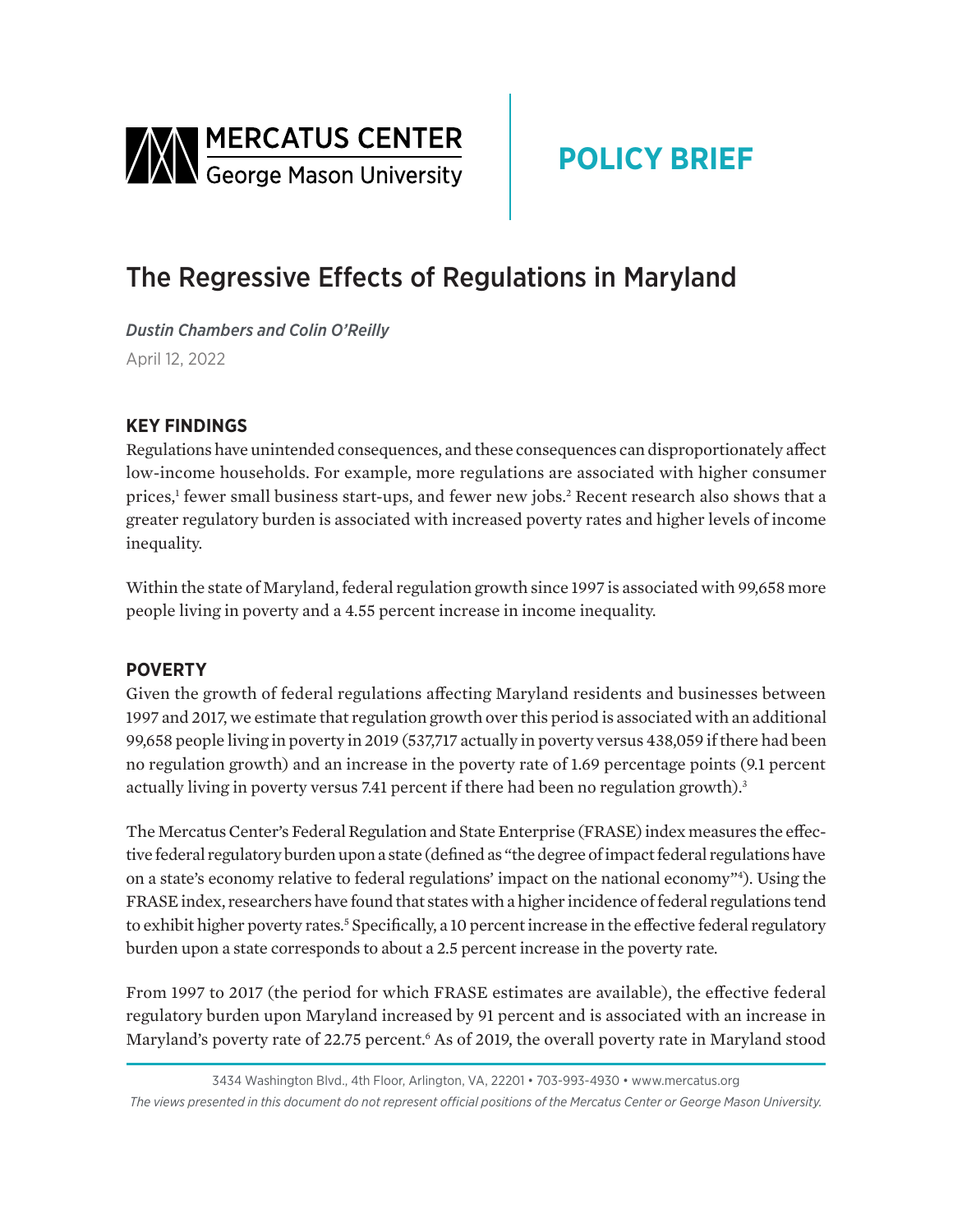<span id="page-1-0"></span>at 9.1 percent.<sup>7</sup> If the increase in the regulatory burden had not occurred, our research suggests that the poverty rate could have been as low as 7.41 percent in 2019.<sup>8</sup> Though this may not seem like a large difference in relative terms, it would have amounted to *99,658 fewer people living in poverty in Maryland in 2019*.

#### **INCOME INEQUALITY**

We estimate that the accumulation of federal regulation affecting Maryland residents and busi-nesses between 1[9](#page-2-0)97 and 2017 is associated with a 4.55 percent increase in income inequality.<sup>9</sup>

Using the FRASE index, researchers have found that states with a higher incidence of federal regulations also have higher levels of income inequality. Specifically, a 10 percent increase in the effective federal regulatory burden upon a state corresponds to an approximate 0.5 percent increase in the state's Gini coefficient (the most commonly used measure of income inequality).<sup>[10](#page-2-0)</sup>

In view of the link between rising poverty and federal regulations, the increase in income inequality in Maryland is not surprising. From 1997 to 2017, the effective federal regulatory burden upon Maryland increased by 91 percent,<sup>[11](#page-2-0)</sup> *and that increase is associated with a 4.55 percent increase in Maryland's level of income inequality*. [12](#page-2-0) As of 2018, Maryland was the 30th most unequal state in terms of income inequality  $(1 = \text{most inequality}, 50 = \text{least inequality})$ .<sup>13</sup>

#### **ABOUT THE AUTHORS**

Dustin Chambers is a professor of economics in the Perdue School of Business at Salisbury University, a senior affiliated scholar at the Mercatus Center at George Mason University, and a policy adviser at the Heartland Institute. Chambers is an applied econometrician who has published widely on the topics of income inequality, poverty, and economic growth. His most recent research focuses on the regressive effects of government regulations, including their unintended impact on consumer prices, entrepreneurship, and social mobility vis-à-vis income inequality and poverty. He earned his MA in economics from UCLA and his PhD in economics from the University of California at Riverside.

Colin O'Reilly is an associate professor of economics in the Heider College of Business at Creighton University and a scholar at Creighton's Menard Family Institute for Economic Inquiry. Since receiving his PhD in economics from Suffolk University in 2014, he has published more than a dozen articles studying institutions and economic development in such peer-reviewed journals as *World Development*, *Economica*, and *Public Choice*. His current research studies the relationship between regulation, rent-seeking, and income inequality.